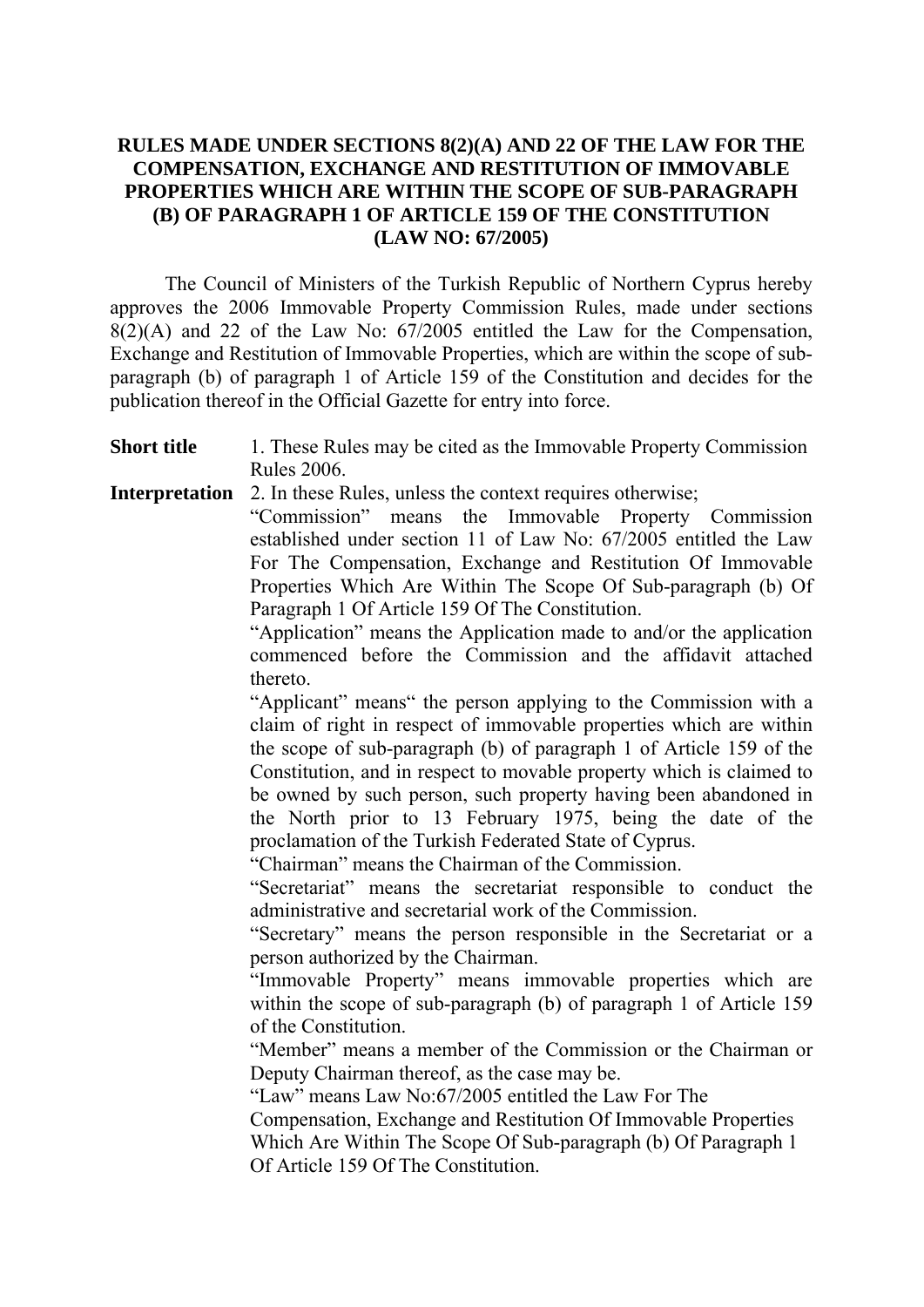**Form of Application** 3.(1) Any application made to the Commission shall be as shown in Form 1 attached to the Rules in which the claims of the applicant shall be stated. (2) Every application and all its attachments submitted to be stamped by the secretariat shall be signed by the applicant or by his representative or lawyer. In the event that a lawyer makes the application, the retainer should also be filed. The affiant should sign the affidavit attached to the application. Applications, which are personally made by the applicant together with the affidavit and other documents, should be made as much as possible similar to Form 1.

> (3) The application should include its number, the name and surname of the applicant, his identity card and/or passport numbers, his address, the request for confidentiality, if any, the Ministry Responsible for Housing Affairs and/or Attorney General representing the Ministry Responsible for Housing Affairs as the respondent party, in the event of representation by the lawyer the name, surname and address for service of the lawyer, if pro se, an address for service for the applicant, phone number, statement of claim, a definite description of the movable and/or immovable property for which compensation is claimed and the share constituting the claim on the property and whether any kind of mortgage exists on the property.

> (4) The affiant should give detailed information on the facts in issue regarding his claims in the application.

> (5) (a) In applications for immovable property, the applicant, together with the application, should submit the originals or duly approved photocopies by the notary public of his identity card and/or passport, the land registration certificate showing his share on the immovable property and that his rights still exist.

(b) For movable properties, the applicant must;

(i) show the originals or duly approved photocopies of documents that prove that the movable property was bought before 13 February 1975 including receipt, cheque, bank transfer, exchange transfers; or

(ii) show the originals or duly approved copies or photocopies of official documents and/or documents from the archive of a real or legal person that prove that the movable property has been acquired thorough inheritance and/or gift and/or present before 13 February 1975.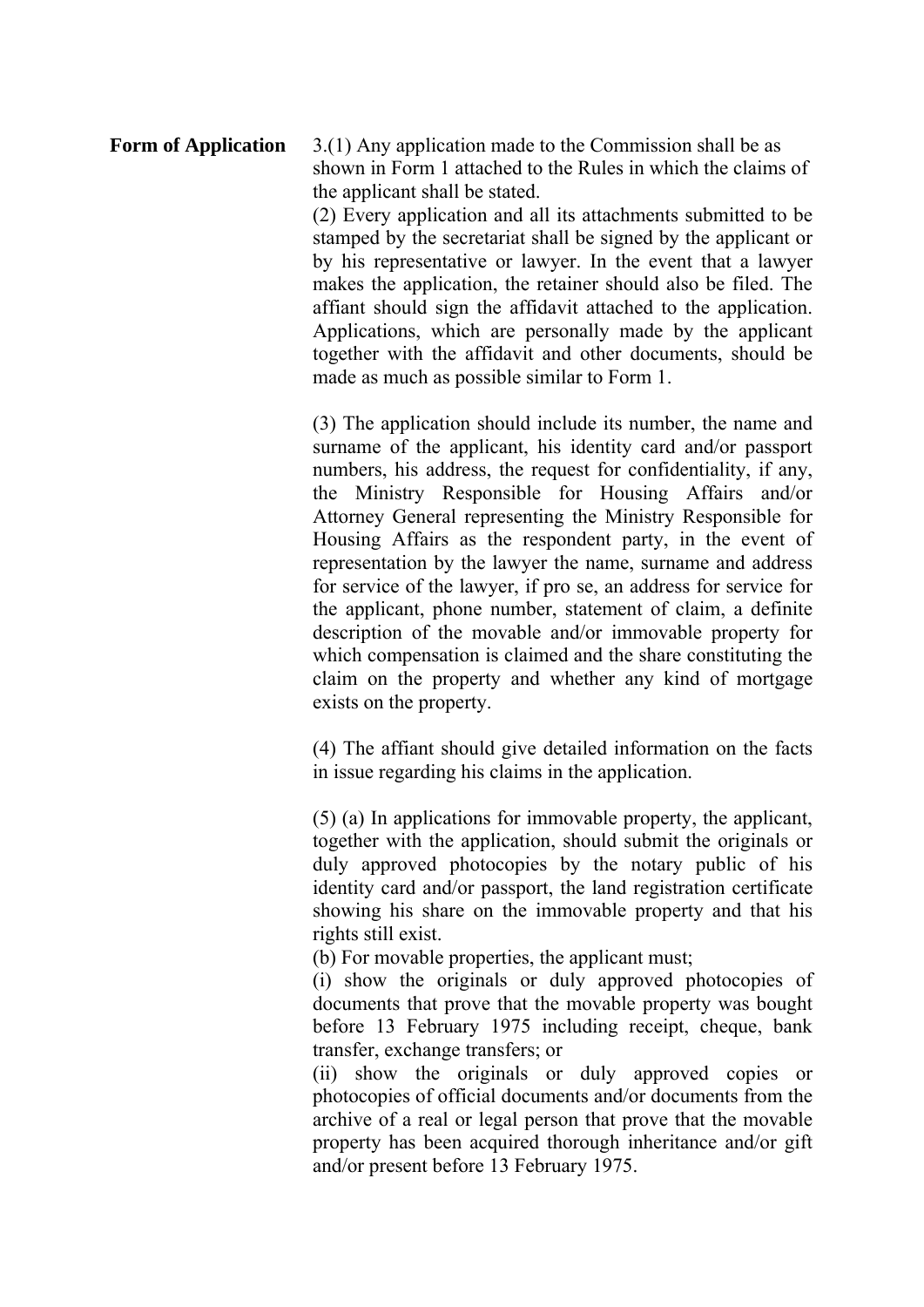(c) The applicant must also show by original or duly approved copies of documents that he had to abandon in the North the movable properties under his possession prior to 13 February 1975.

(d) Such an application, together with its attachments and other valid original documents or their copies certified by a notary public or photocopies thereof, shall be submitted to the secretariat in thirteen copies or any other sufficient number. A revenue stamp worth 100 YTL should be affixed to the application.

(6) The secretariat shall accept all applications made in conformity with the procedure, assign every application a number and sign the application verifying that it has been received. A copy of the application signed in this manner shall be given to the applicant and another copy shall be served to the Ministry in the TRNC responsible for Housing Affairs and/or the Attorney General representing the Ministry and/or a natural or legal person who under the legislation of the TRNC is in possession of or hold the ownership of property within twenty one working days of the filing of the application. The service of documents shall be effected by the secretariat.

Should the applicant demands confidentiality; the person ,who holds the right of ownership or the right of tenure according to the Rules and Legislation of the Turkish Republic of Northern Cyprus, is given a written notice as set forth in the Sample 1 A attached to this Regulations.

(7) An application which is not in conformity with the Rules may be accepted by the secretariat. The Chairman may request the applicant to amend the application according to these Rules. The request has to be fulfilled within one month the latest. Otherwise, the application will be rejected. The application will not be put in effect until the request is fulfilled.

(8) The Ministry in the TRNC responsible for Housing Affairs and/or the Attorney General representing the Ministry and/or a natural or legal person who under the legislation of the TRNC is in possession of or hold the ownership of property shall within 30 working days file with the secretariat a defence or opinion prepared in accordance with Form 2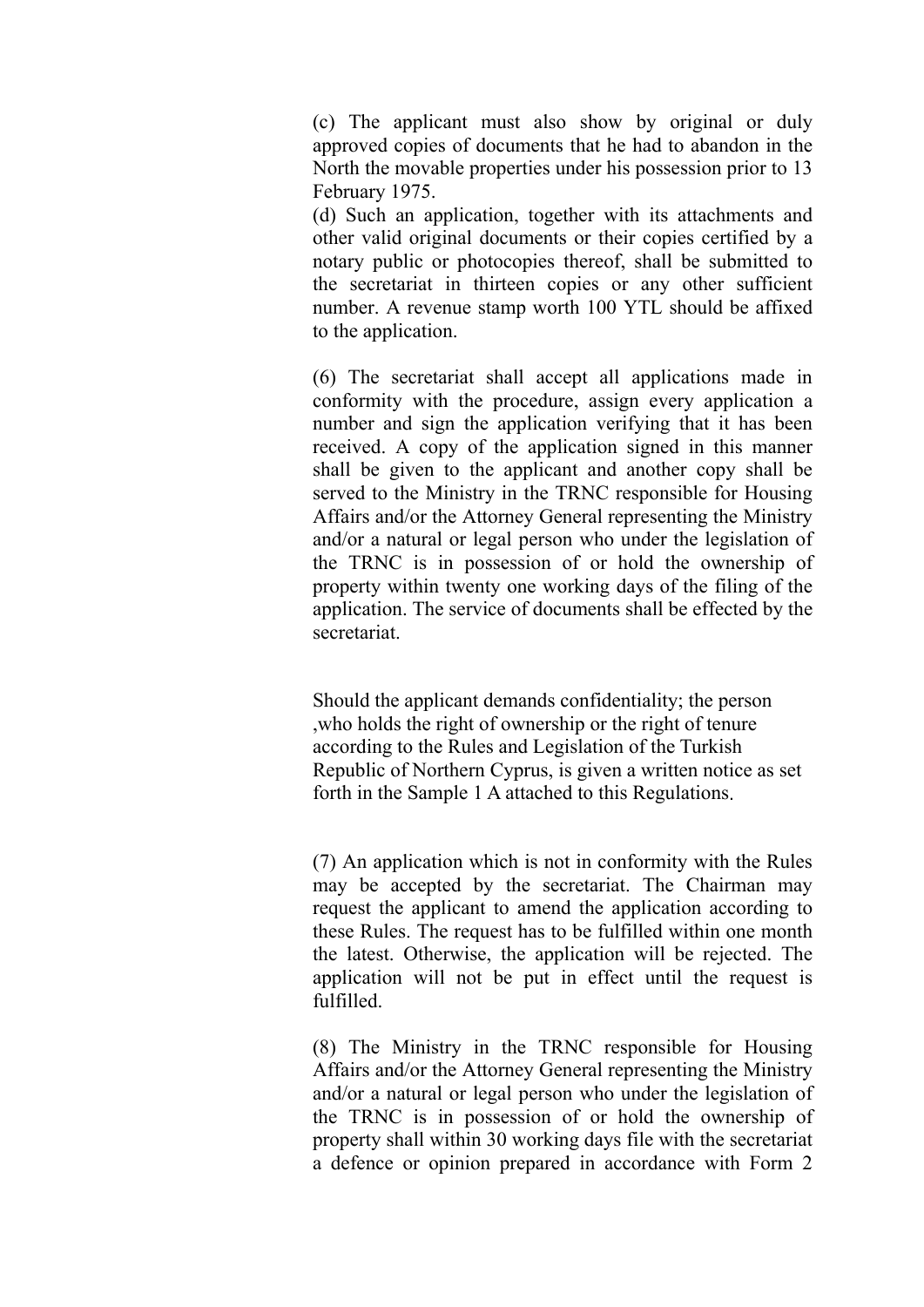attached to these Rules and serve a certified copy thereof on the address of the applicant.

(9) The defence or opinion given by the Ministry in the TRNC responsible for Housing Affairs and/or the Attorney General representing the Ministry and/or a natural or legal person who under the legislation of the TRNC is in possession of or hold the ownership of property in accordance with the legislation in force in the TRNC shall consist of the summary of the facts in issue. If deemed necessary, the Ministry in the TRNC responsible for Housing Affairs and/or the Attorney General representing the Ministry and/or a natural or legal person who under the legislation of the TRNC is in possession of or holds the ownership of property shall attach to the defence or opinion an affidavit by persons who have knowledge on the matter.

**Criteria in**  4. Compensation to be paid under section 8 (4) of the Law shall be determined by the Commission in an equitable manner and in accordance with the criteria enumerated in the said section and, if any, by taking into account the opinions of the experts.

5. (1) In accordance with section 8(2)(A) of the Law, the Ministry responsible for Housing Affairs may, by also taking into account the interests of the applicant who has demonstrated his legitimate rights over the immovable property, permit the improvement of the immovable property that will be restituted after the settlement of the Cyprus Problem, in line with the provisions of the settlement, to a natural or legal person who under the legislation of the TRNC is in possession of or holds the ownership of property. In this context, the Ministry for Housing Affairs shall take into account whether the improvement will increase the value of the property and the economic and social need of the person who has requested permission for such improvement.

(2) Subject to the exceptions mentioned in subsection (1) above, the Ministry may also consider the possibility of creating new jobs and employment opportunities and significant contribution to the economy at large or substantial contribution to educational, scientific, sports and cultural fields of the improvement to the immovable property that will be restituted after the settlement of the Cyprus Problem in line with the provisions of the settlement in accordance with section 8(2) of the Law in issuing a permit, provided that a just balance between the applicant who has

**calculating compensation** 

**Criteria in issuing a permit for improvement on immovable properties subject to restitution**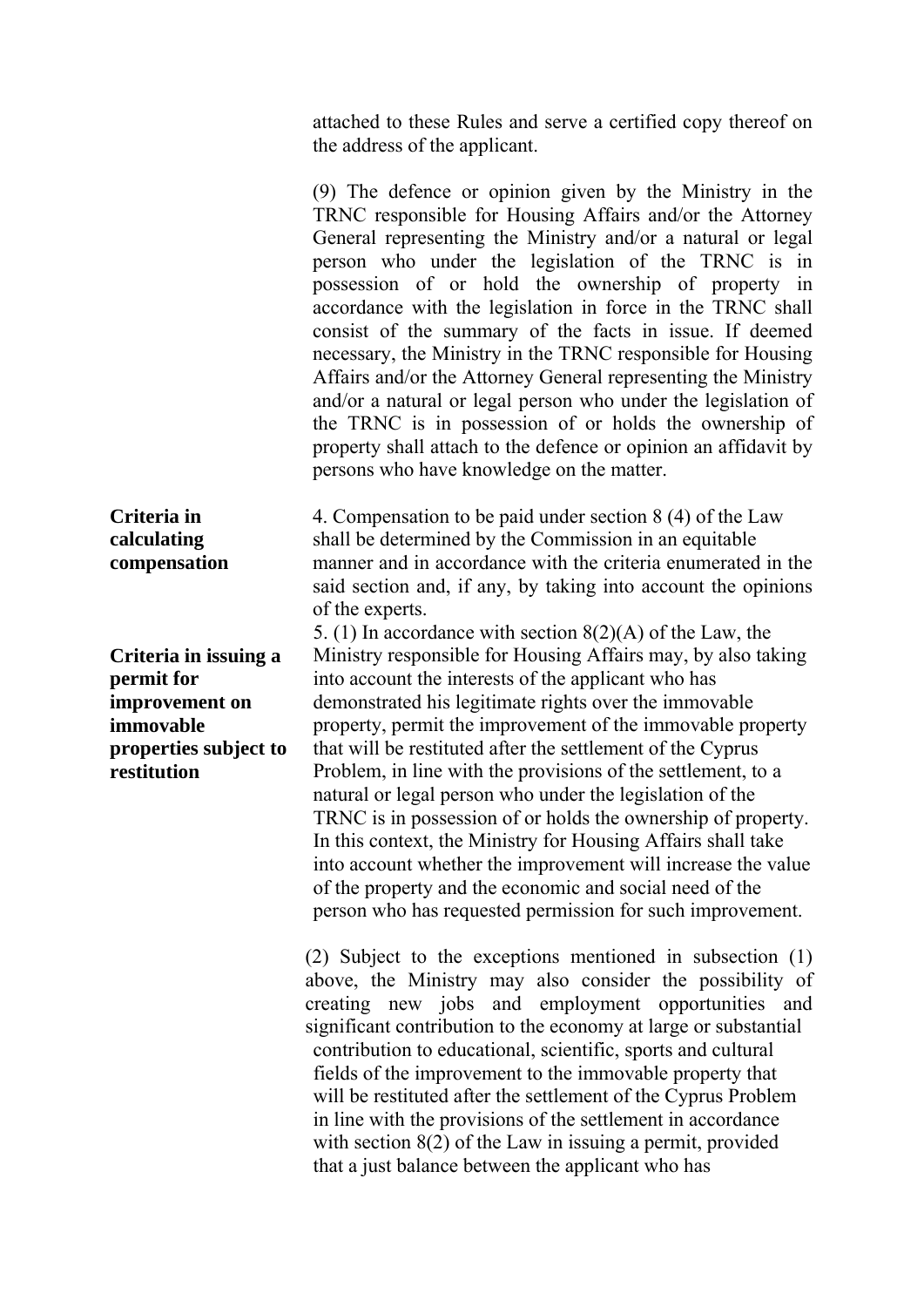demonstrated his legitimate rights over the immovable property and public interest in improvement is achieved.

## **Friendly settlement agreement on the satisfaction of the applicant**

6. (1) The Ministry responsible for Housing Affairs shall execute the decision of the Commission relating to restitution, exchange, compensation in lieu of the immovable property, compensation for non-pecuniary damages due to loss of the right to respect for home and compensation for loss of use. In execution of such decision, the Ministry responsible for Housing Affairs shall prepare a draft friendly settlement agreement in accordance with Form 3 and serve it to the applicant who has demonstrated his legitimate rights together with an invitation letter.

(2) The invitation letter shall state that the applicant who has demonstrated his legitimate rights should either personally or through a representative come to sign the draft friendly settlement agreement within one month. Otherwise, the draft friendly settlement agreement will be deemed rejected and he shall have the right to apply to the High Administrative Court.

(3) Should the applicant who has demonstrated his legitimate rights either personally or through his representative accept the draft friendly settlement agreement, this draft shall be signed by the Minister responsible for Housing Affairs and by him or his representative.

(4) Should the friendly settlement agreement is rejected or when it is deemed rejected according to sub-section (2) of this section, a disagreement document shall be served on the interested parties.

(5) In case a dispute is not resolved through a friendly settlement, the right of the interested parties to appeal to courts shall be preserved.

# **The functioning and meetings of the Commission**

7(1) Following the submission of the defence or opinion of the Ministry in the TRNC responsible for Housing Affairs and/or the Attorney General representing the Ministry and/or a natural or legal person who under the legislation of the TRNC is in possession of or hold the ownership of property in accordance with these Rules, the parties will be convened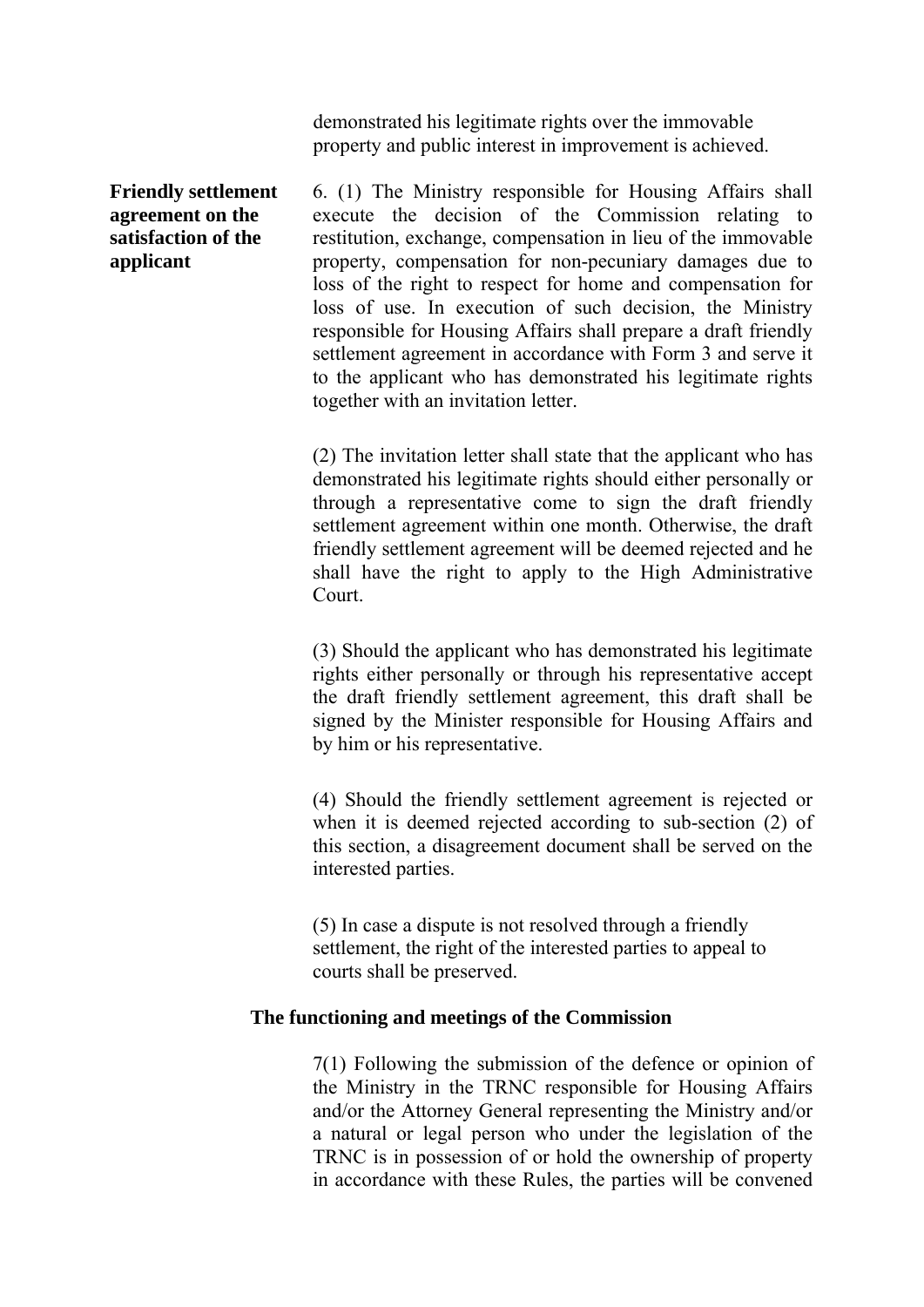on a specified date for the meeting concerning the giving of directions regarding the application in the Chairman's office or any other place he may determine which is convenient for the parties. The Chairman may, following the hearing of the views of the parties, give the necessary directions regarding further detail, the discovery or examination of further documents, the manner in which testimony will be heard, whether or not a site investigation shall be carried out, the persons who should be required to be present during the presentation and on other matters deemed appropriate.

The proceedings that would be attended by the foreign members shall be in English. In all other cases, it will be in Turkish. However, upon the request of the applicant, an interpreter shall be provided.

(2) The proceedings of the Commission shall be based on the documents. All material relating to the applications shall be translated into English for foreign members. Provided that if deemed appropriate the Commission may hear the views and arguments of the parties and take the oral or sworn testimony of the witnesses they may wish to call. The proceedings of the Commission shall be held at its own premises provided that if necessary the Commission may also use the existing courtrooms or chambers to be allocated to the Commission with the approval of the President of the Supreme Court.

The Commission, when it deems necessary, may delegate the task of on-site exploration of the immovable property and preparation of an exploration report by a group of three members.

(3) The Commission may at any stage of the proceedings on its own motion call any person to give evidence or produce any document for the purpose of reaching a fair decision. No such testimony will be given without prior notice to the parties. The parties' rights to express their views on the matter of calling such witnesses shall be reserved. The proceedings of the Commission, other than those on the documents, shall be in public. However, the rights of the applicant to request confidential proceedings should be preserved and upon request all proceedings shall be in camera.

(4) The Commission shall take its decisions with the simple majority of those present during sittings with a quorum of the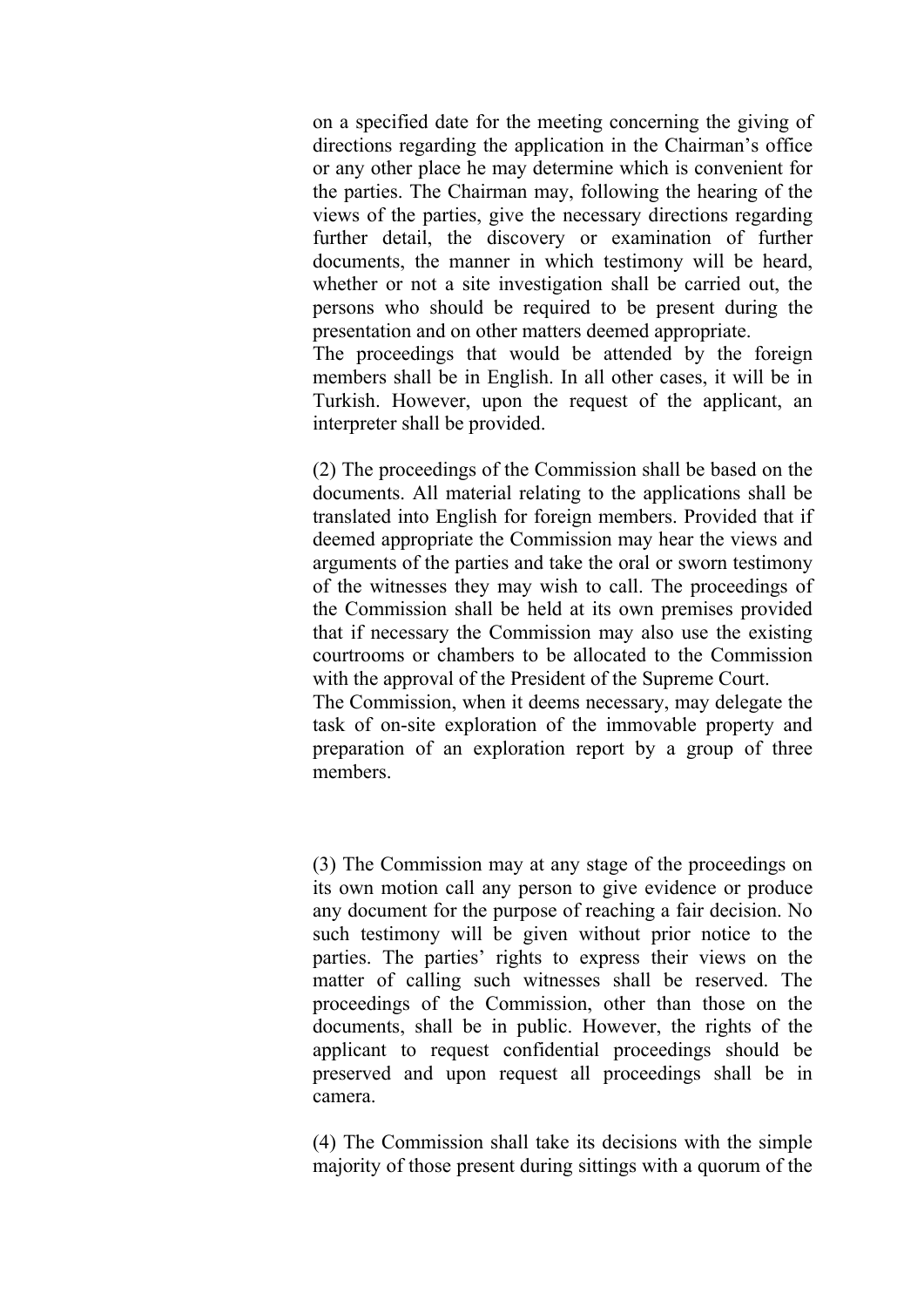2/3 of the total number of its members. For the purposes of this section, the Chairman and the Deputy Chairman are each to be counted as one member of the Commission. Those dissenting or in the minority may write their views and opinions separately. Such separate views and opinions shall be part of the decision. At the meetings the voting shall be in public. Those present at the meetings shall not be entitled to cast any abstention vote. In case of equality of votes, the matter voted upon shall be deemed to have been rejected. The decision of the Commission shall be signed by the Chairman and another member and shall be conveyed to the parties or served on their address for service after having been sealed by the seal of the Commission.

(5) The Commission shall, after hearing all the views and claims of the parties, announce its reasoned decision within three months. However, depending on its work load and the unique character of the application, the writing of the reasoned decision may be extended up to six months.

## **The Commission Secretariat**

8(1) There shall be an official seal at the Commission Secretariat. All documents received and those sent out shall be sealed by the official seal. The seal shall bear the words "Immovable Property Commission". Every sealed document shall be signed and dated by the Secretary.

(2) Applications shall be entered into the official register. The summary of the proceedings relating to each application shall also be noted in the register. These inputs may also be computerized.

(3) No other fee shall be charged by the Secretariat for the certification or service of any application or any other document.

(4) The required fee for the typing or preparation of the notes of proceedings relating to the application shall be as specified in the Civil Procedure Rules.

# **The Application of Civil Procedure Rules**

9. For the purpose of the better application of these Rules, the appropriate provision or provisions of the Civil Procedure Rules shall apply, mutatis mutandis, as regards the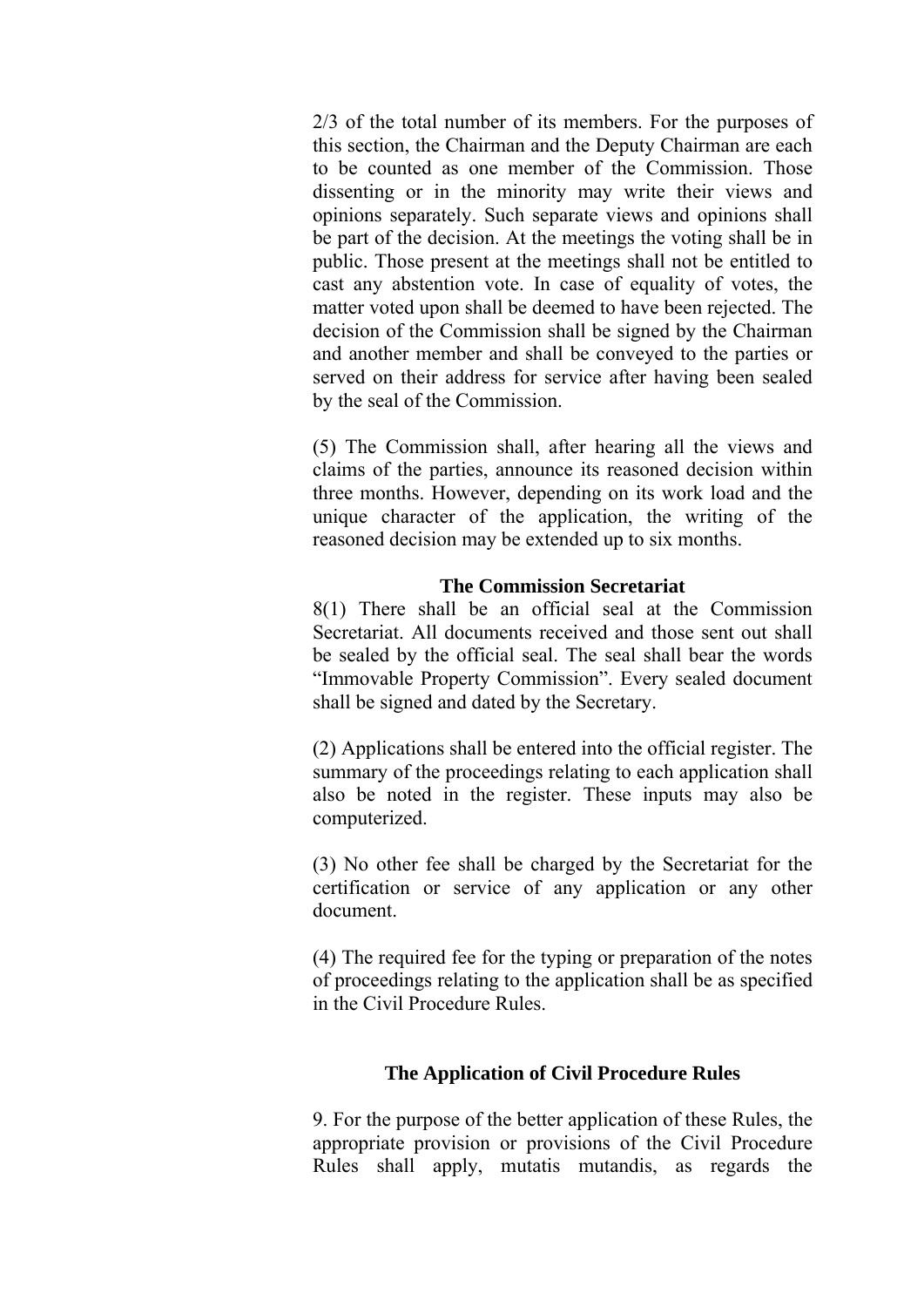circumstances not provided for, or not specifically provided for, under these Rules.

## **Transitional Secretariat**

10. Until the Commission Secretariat becomes active, the Registry of the Supreme Court shall perform the functions of the transitional Secretariat

11 (1) The Commission shall convene upon the invitation of the Chairman with 2/3 majority of the total number of its members. In the absence of the Chairman, the invitation shall be made by the Deputy Chairman and in his absence, by the most senior member. The decisions shall be taken by the simple majority of the participants. In case of the equality of votes the matter forming the subject of the voting shall be deemed to have been rejected.

(2) There shall be two kinds of decision registers at the Commission. One is related to the applications. The second is for the other decisions to be taken by the Commission. The decisions relating to applications may be inspected at the place they are kept at reasonable times by those interested.

(3) The term of office of a member not participating in the Commission meetings without a valid reason (illness, official duty abroad, and the like) for three times, may be terminated by the Supreme Council of Judicature upon the request of the Chairman of the Commission. The term of office of the Chairman of the Commission not participating in the Commission meetings without a valid reason (illness, official duty abroad, and the like) for three times, may be terminated by the Supreme Council of Judicature upon the request of the President of the Republic. In other cases, the conditions for the termination of the term of office of a member of the Commission shall be the same as those applied to a Supreme Court Judge.

(4) As long as the quorum is sustained, any shortcoming in the composition of the Commission shall not affect the functioning of the Commission.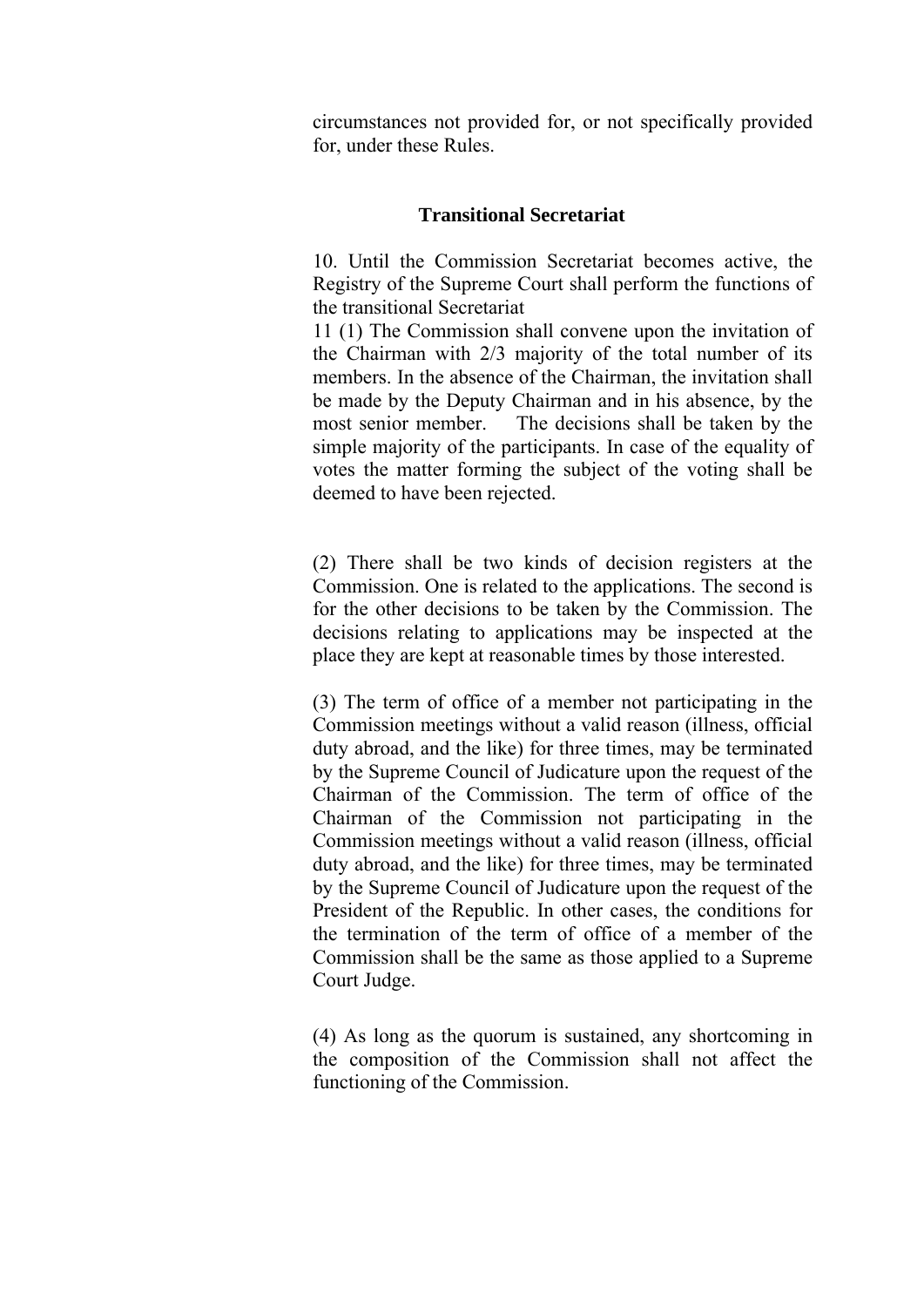#### **FORM 1**

 **Form TMK1** 

#### **APPLICATION**

Before the Immovable Property Commission established under Law No:67/2005

Application No:

Applicant:  $\qquad \qquad$  (a)

Id. No: /Passport No:

and

Respondent: The Ministry responsible for Housing Affairs and/or Office of the Attorney General representing the Ministry responsible for Housing Affairs, Lefkoşa.

 The parties cited above are invited to attend the meeting taking place at the Immovable Property Commission, Atatürk Square, opposite the Court Buildings, Lefkoşa, on \_\_\_\_\_\_\_\_\_\_\_\_\_\_\_\_\_\_\_\_\_\_\_\_\_\_\_ for the directions stage of the application. The summary of the claims of the applicant in this application are as follows:

 The facts supporting the claims in the application can be seen in  $(b)$ 's affidavit dated

Applicant's address for service is as stated below: (c)

 (Signature) Personal application (d) Application by lawyer

Registered and sealed on the <u>same day</u> of the month  $of$  \_\_\_\_\_\_\_\_\_\_\_\_\_\_\_of the year 200\_\_\_ (Signature)

Commission Secretary

Note: The observations and opinion of the Ministry responsible for Housing Affairs and/or Office of the Attorney General and/or a natural or legal person who under the legislation of the TRNC is in possession of or holds the ownership of property shall be filed with the Secretariat within a month of service of this application and its attachments, and a copy thereof shall be served at the address for service of the applicant.

- (a) Insert the name, surname, address and identity or passport number of the applicant. State your request for confidentiality of the proceedings if any.
- (b) Insert the name, surname and identity or passport number of the affiant.
- (c) Insert the address for service of the applicant and his telephone number if available.
- (d) Delete those not applicable.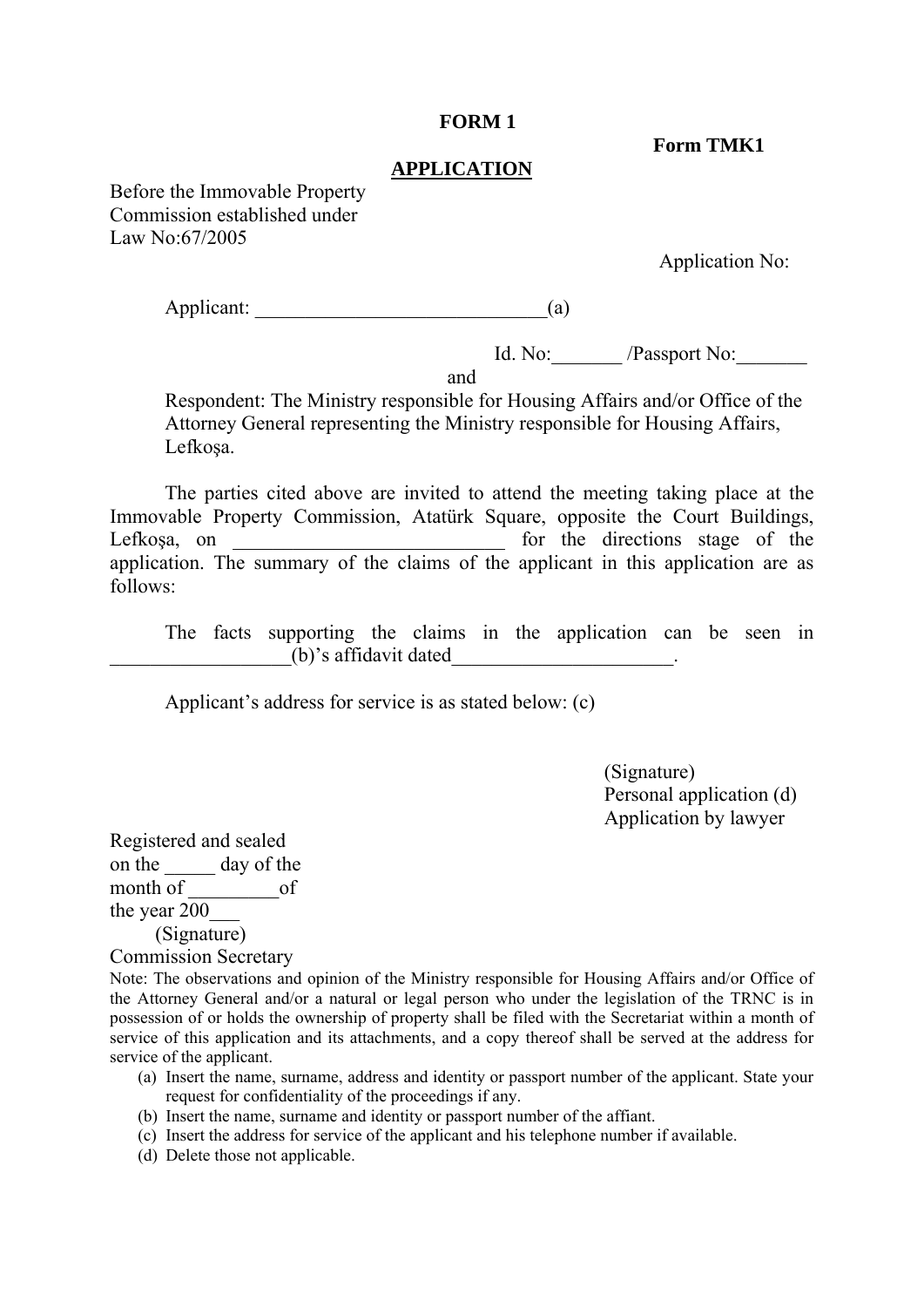#### **FORM 2**

 **Form TMK2** 

#### **DEFENCE/OBSERVATION**

Before the Immovable Property Commission established under Law No:67/2005

Application No:

Applicant:  $\qquad \qquad$  (a)

Id. No: /Passport No:

and

Respondent: The Ministry responsible for Housing Affairs and/or Office of the Attorney General representing the Ministry responsible for Housing Affairs, Lefkoşa.

 The observations of the respondent on the application cited above, filed by  $\overline{\hspace{1cm}}$  (a) which has been notified to have been fixed for the directions stage on the date of \_\_\_\_\_\_\_\_\_\_\_\_\_\_\_\_\_\_\_\_\_\_\_\_\_\_\_ 200\_\_\_ a.m/p.m. at  $\qquad \qquad$  o'clock, is as follows:

 The facts regarding the observations and opinion given above by the respondent are as stated below/as stated in the affidavit by \_\_\_\_\_\_\_\_\_\_\_\_\_\_\_\_\_\_\_, dated  $\qquad \qquad$  (b)

Filed on \_\_\_\_\_\_\_ 200\_\_ Secretariat

> (Signature) The Ministry responsible for Housing Affairs and/or the Attorney General representing the Ministry responsible for Housing Affairs

(a) Insert the name of the applicant.

(b) Delete those not applicable.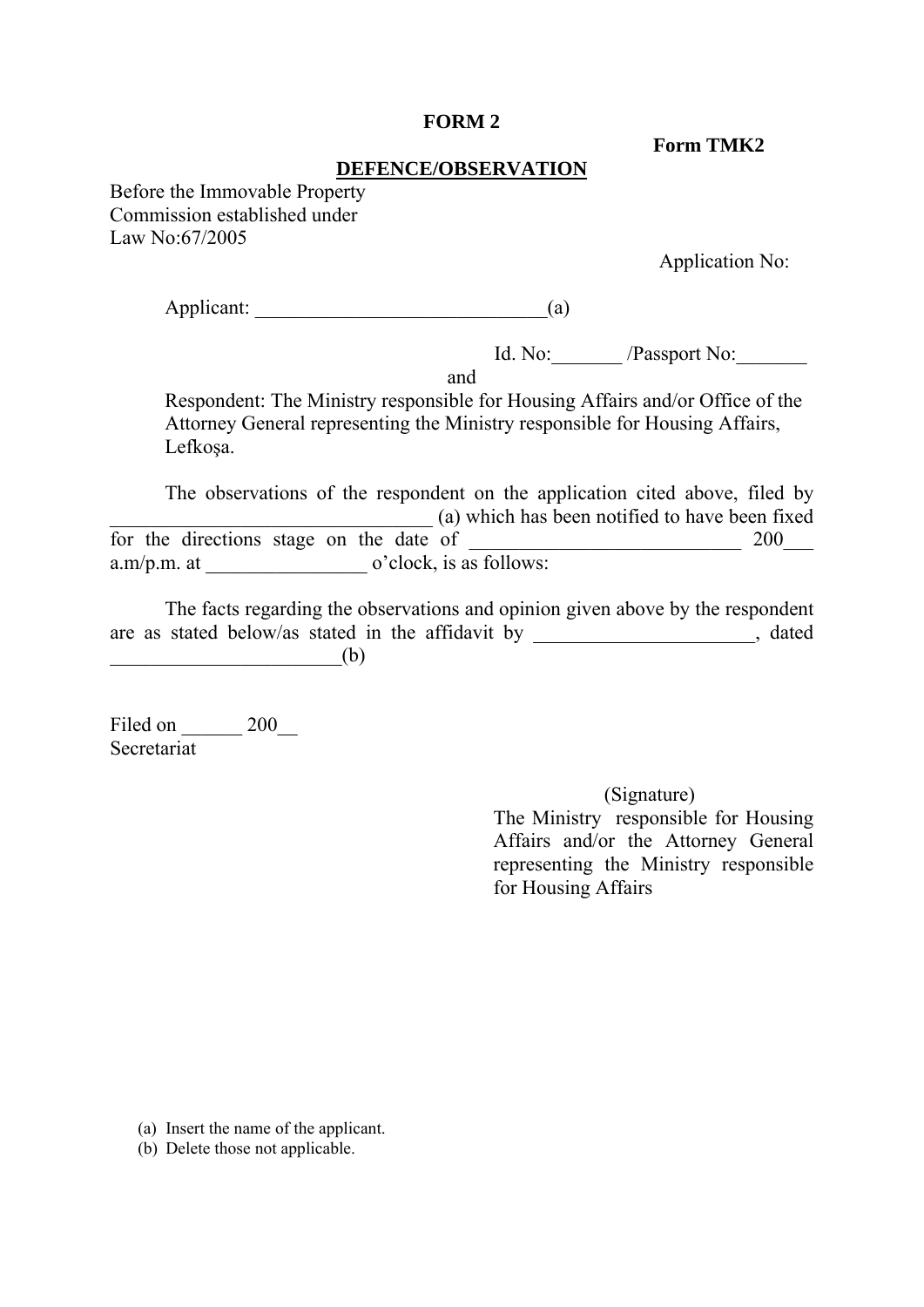## **FORM 3 TURKISH REPUBLIC OF NORTHERN CYPRUS \_\_\_\_\_\_\_\_\_\_\_\_\_\_\_\_\_\_\_\_\_\_\_\_\_\_ MINISTRY**

Date: Number:

#### **FRIENDLY SETTLEMENT**

| Number<br>decision:     | and | date | of | the | Immovable Property |           | Commission |
|-------------------------|-----|------|----|-----|--------------------|-----------|------------|
| Decision<br>Commission: |     | οf   |    | the |                    | Immovable | Property   |

 I declare and accept that with the execution of the decision of the Immovable Property Commission dated and numbered served to me regarding the compensation and/or exchange and/or restitution, the damage I have suffered with respect to the relevant movable and/or immovable property is fully recovered.

 I declare and accept that I shall not claim any right regarding the movable and/or immovable property set forth in my application upon the receipt of compensation in lieu of the said properties pursuant to the application of the Law (a).

 I declare and accept that I shall not claim any right regarding the immovable property set forth in my application upon the acquisition of a new immovable property in exchange and/or receipt of compensation in lieu of the said properties pursuant to the application of the Law (b).

| Ministry responsible for Housing Affairs | Applicant               | who | ahs            |
|------------------------------------------|-------------------------|-----|----------------|
|                                          | demonstrated            |     | his legitimate |
|                                          | rights<br><sub>or</sub> | his | Person         |
|                                          | Representative          |     |                |
| Name-Surname                             |                         |     | Name-Surname   |

(Signature) (Signature)

(a), (b) Delete those not applicable.